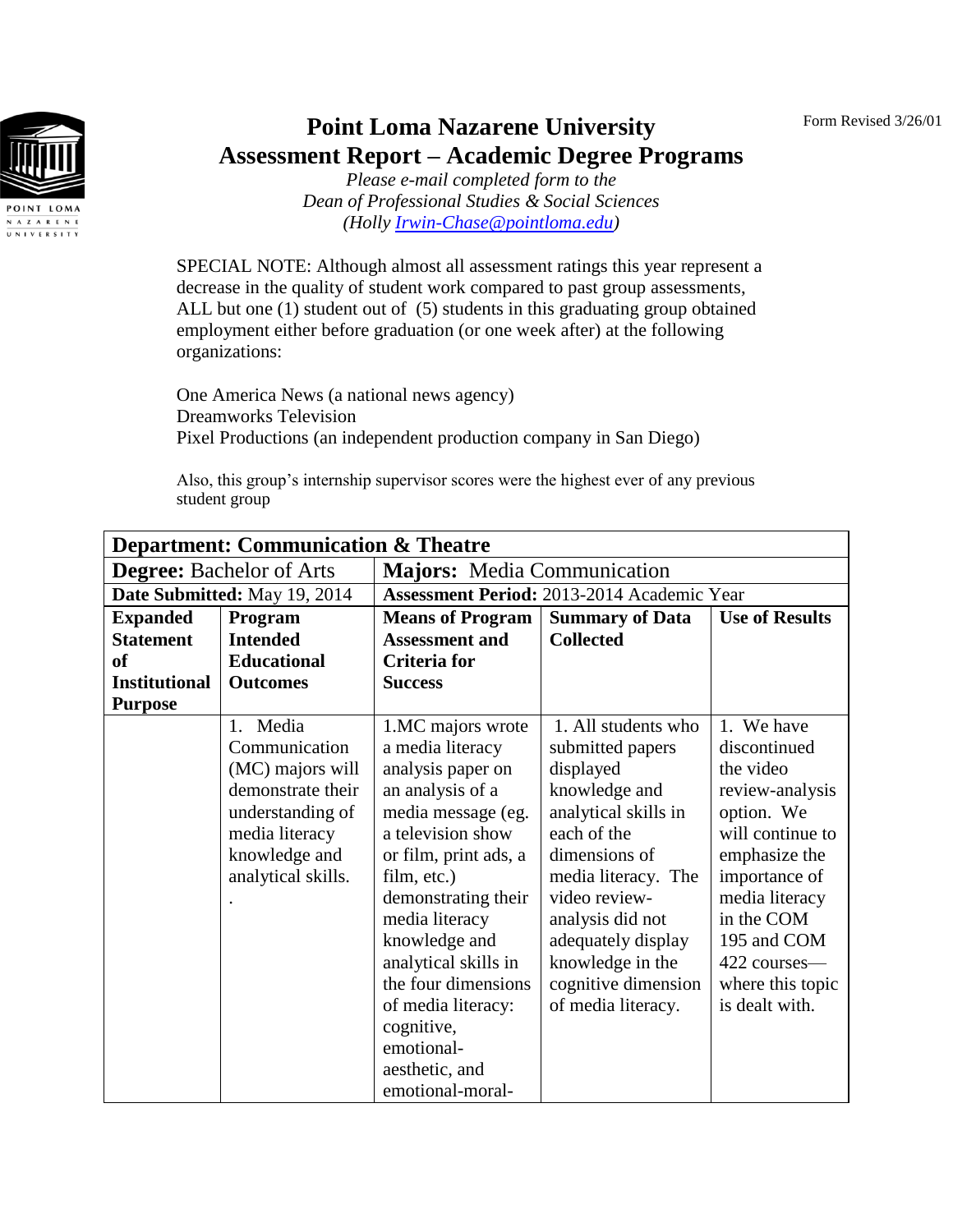|  | ethical. Each<br>portion of the paper<br>was examined for<br>evidence of this<br>knowledge and<br>skill. |  |
|--|----------------------------------------------------------------------------------------------------------|--|
|  |                                                                                                          |  |
|  |                                                                                                          |  |
|  |                                                                                                          |  |
|  |                                                                                                          |  |
|  |                                                                                                          |  |
|  |                                                                                                          |  |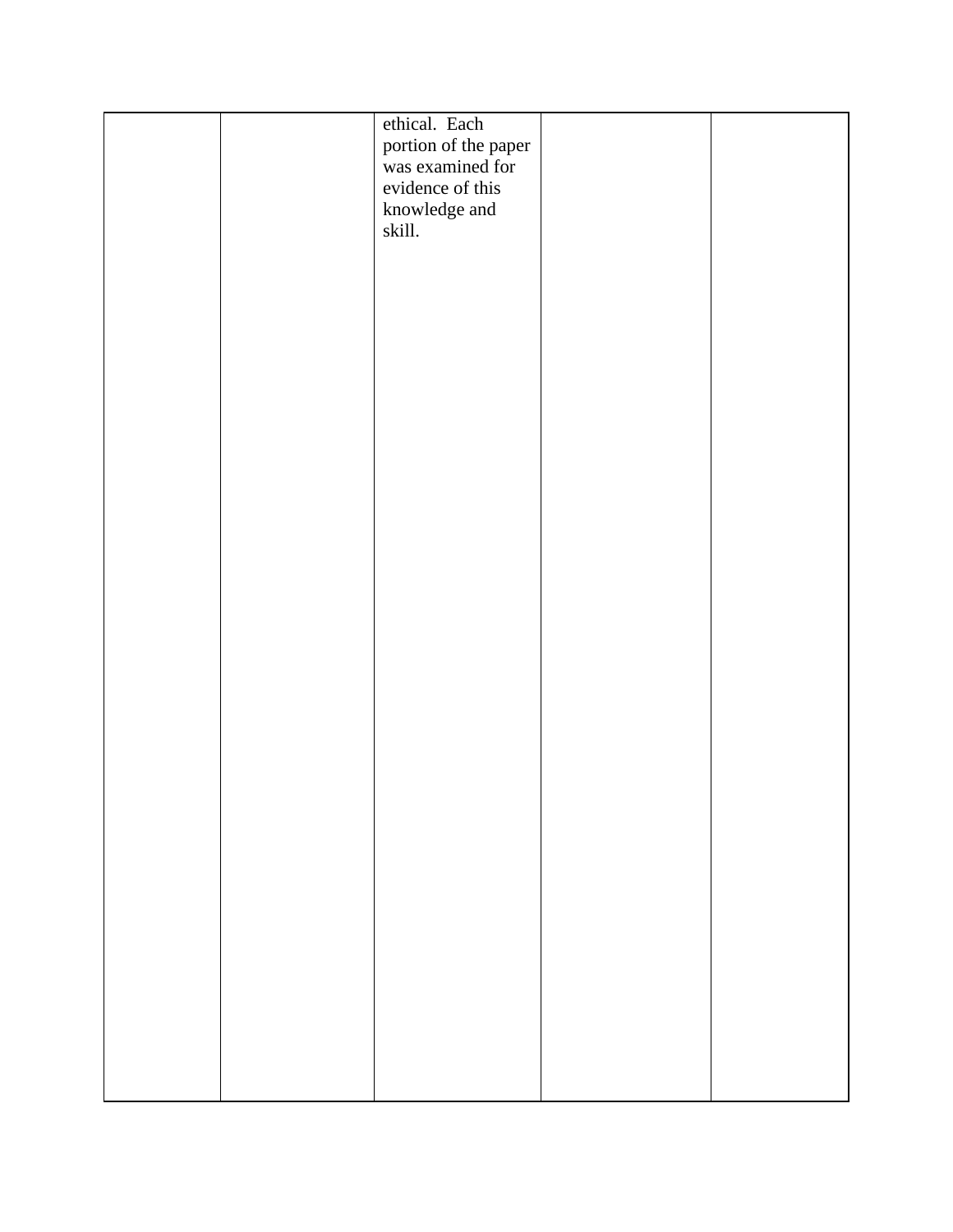| 2. Media            | 2. Media comm                      | 2. Professional's        | 2. Need to       |
|---------------------|------------------------------------|--------------------------|------------------|
| Communication       | majors created a                   | overall evals of MC      | emphasize the    |
| majors will         | reel including their               | students TV/film         | importance of    |
| demonstrate         | best-produced                      | scripts—based on         | students writing |
| scriptwriting       | scripts. Projects                  | 4.0 scale $(N=4)$ :      | multiple drafts  |
| skills for radio,   | presented to                       |                          | with more        |
| TV, film, internet, | working, local,                    | All students             | instructor       |
| church media,       | San Diego media                    | achieved at or           | feedback of      |
| and/or corporate    | professionals, who                 | above the outcome        | scripts to be    |
| media industries.   | rated them as                      | goal:                    | produced.        |
|                     | below average,                     |                          |                  |
|                     | average, above-                    | Student 1: 2.2           |                  |
|                     | average, or                        | <b>Student 2: 2.4</b>    |                  |
|                     | outstanding-on                     | Student 3: 2.3           |                  |
|                     | the basis of an                    | Student 4: 2.1           |                  |
|                     | "entry-level"                      |                          |                  |
|                     | professional                       | $0/4$ =target goal (0%   |                  |
|                     | beginning work in<br>the different | success rate)            |                  |
|                     | media." Outcome                    | Decreased scores in      |                  |
|                     | goals: 75% of                      | all but one area of      |                  |
|                     | students will be                   | scriptwriting— $a + 0.3$ |                  |
|                     | rated 2.5 or above                 | increase on quality      |                  |
|                     | in this area.                      | of                       |                  |
|                     |                                    | narration/dialogue       |                  |
|                     |                                    |                          |                  |
|                     |                                    |                          |                  |
|                     |                                    |                          |                  |
|                     |                                    |                          |                  |
|                     |                                    |                          |                  |
|                     |                                    |                          |                  |
|                     |                                    |                          |                  |
|                     |                                    |                          |                  |
|                     |                                    |                          |                  |
|                     |                                    |                          |                  |
|                     |                                    |                          |                  |
|                     |                                    |                          |                  |
|                     |                                    |                          |                  |
|                     |                                    |                          |                  |
|                     |                                    |                          |                  |
|                     |                                    |                          |                  |
|                     |                                    |                          |                  |
|                     |                                    |                          |                  |
|                     |                                    |                          |                  |
|                     |                                    |                          |                  |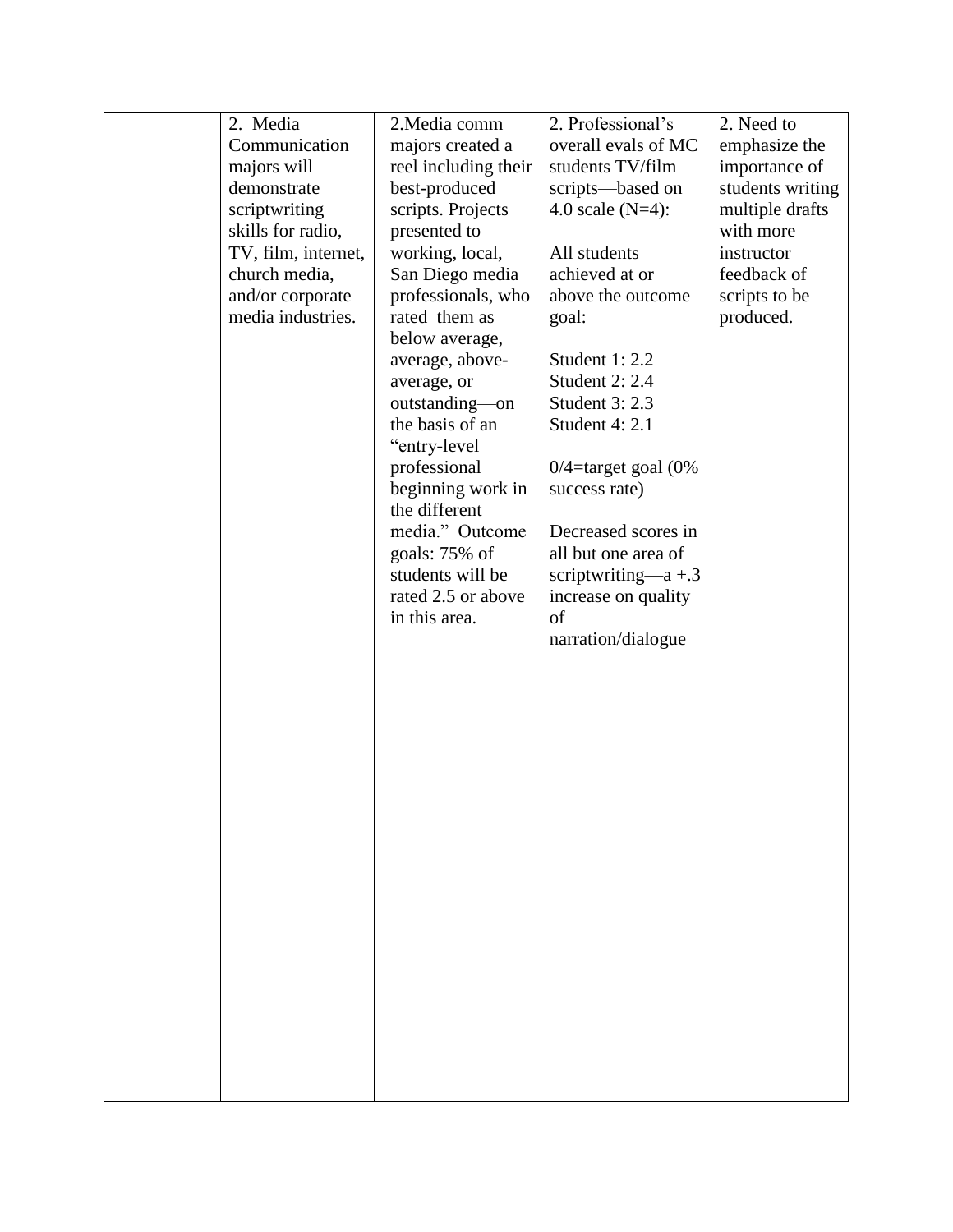| 3. Students will  | 3. Media comm        | 3. Professional's    | 3. Continued     |
|-------------------|----------------------|----------------------|------------------|
| demonstrate       | majors created a     | overall evals of MC  | attention to the |
| entry-level       | reel including their | students TV/film     | fundamentals of  |
| professional      | best-production      | production-based     | professional     |
| production skills | projects. Projects   | on 4.0 scale $(N=5)$ | production       |
| TV/film, and/or   | presented to         |                      | techniques in    |
| corporate media   | working, local,      | Student 1: 2.2       | production       |
| industries        | San Diego media      | Student 2: 2.4       | classes and      |
|                   | professionals, who   | Student 3: 2.5       | labs.            |
|                   | rated them as        | Student 4: 2.7       |                  |
|                   | below average,       | Student 5: 2.2       |                  |
|                   | average, above-      |                      |                  |
|                   | average, or          | 40% students met or  |                  |
|                   | outstanding-on       | surpassed the target |                  |
|                   | the basis of an      | goal.                |                  |
|                   | "entry-level         |                      |                  |
|                   | professional         |                      |                  |
|                   | beginning work in    |                      |                  |
|                   | the different        |                      |                  |
|                   | media." Outcome      |                      |                  |
|                   | goals: 75% of        |                      |                  |
|                   | students will be     |                      |                  |
|                   | rated 2.5 or above   |                      |                  |
|                   | in this area.        |                      |                  |
|                   |                      |                      |                  |
|                   |                      |                      |                  |
|                   |                      |                      |                  |
|                   |                      |                      |                  |
|                   |                      |                      |                  |
|                   |                      |                      |                  |
|                   |                      |                      |                  |
|                   |                      |                      |                  |
|                   |                      |                      |                  |
|                   |                      |                      |                  |
|                   |                      |                      |                  |
|                   |                      |                      |                  |
|                   |                      |                      |                  |
|                   |                      |                      |                  |
|                   |                      |                      |                  |
|                   |                      |                      |                  |
|                   |                      |                      |                  |
|                   |                      |                      |                  |
|                   |                      |                      |                  |
|                   |                      |                      |                  |
|                   |                      |                      |                  |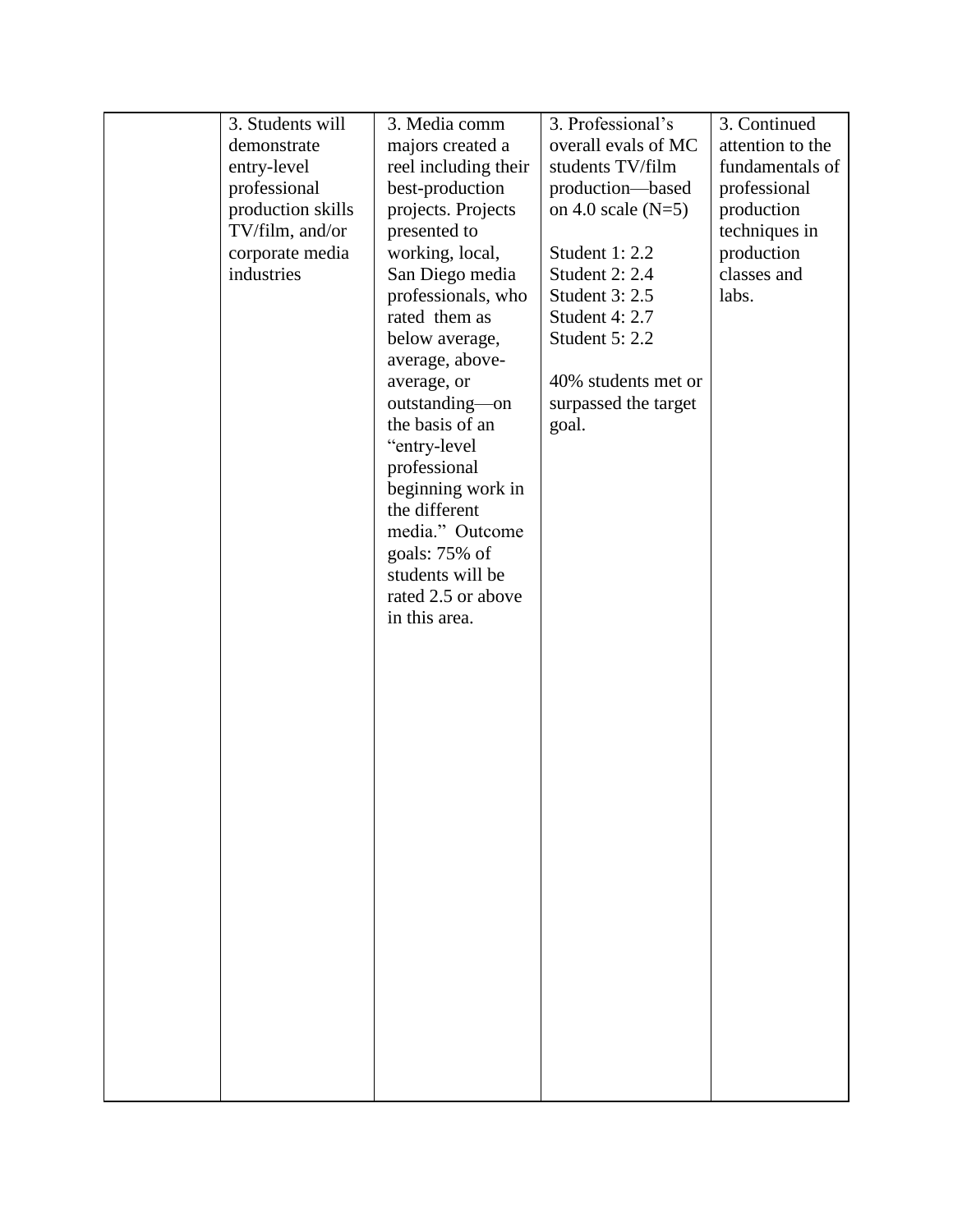| 4. Students will    | 4. Media comm        | 4. Professional's     | 4. Provide        |
|---------------------|----------------------|-----------------------|-------------------|
| demonstrate         | majors created a     | overall evals of MC   | more clear and    |
| entry-level         | reel including their | students              | detailed          |
| professional        | best on or off-      | performance-          | information to    |
| performance         | camera               | based on              | judges about      |
| skills in TV, film, | performances.        | 4.0 scale $(N=4)$     | the criteria for  |
| and/or corporate    | Projects presented   |                       | evaluating on     |
| media industries.   | to working, local,   | Student 1: 2.5        | and off-camera    |
|                     | San Diego media      | <b>Student 2: 2.2</b> | performance       |
|                     | professionals, who   | Student 3: 2.4        | information-      |
|                     | rated them as        | Student 4: 2.5        | criteria and      |
|                     | below average,       |                       | providing a       |
|                     | average, above-      | 50% of students met   | more clear        |
|                     | average, or          | the target goal.      | definition of     |
|                     | outstanding-on       |                       | what average      |
|                     | the basis of an      | NOTE: none of the     | entry level skill |
|                     | "entry-level         | students were         | in performance    |
|                     | professional         | "performance"         | looks like.       |
|                     | beginning work in    | concentration         |                   |
|                     | the different        | majors-all were       |                   |
|                     | media." Outcome      | production            |                   |
|                     | goals: 75% of        | concentration         |                   |
|                     | students will be     | students.             |                   |
|                     | rated 2.5 or above   |                       |                   |
|                     | in this area.        |                       |                   |
|                     |                      |                       |                   |
|                     |                      |                       |                   |
|                     |                      |                       |                   |
|                     |                      |                       |                   |
|                     |                      |                       |                   |
|                     |                      |                       |                   |
|                     |                      |                       |                   |
|                     |                      |                       |                   |
|                     |                      |                       |                   |
|                     |                      |                       |                   |
|                     |                      |                       |                   |
|                     |                      |                       |                   |
|                     |                      |                       |                   |
|                     |                      |                       |                   |
|                     |                      |                       |                   |
|                     |                      |                       |                   |
|                     |                      |                       |                   |
|                     |                      |                       |                   |
|                     |                      |                       |                   |
|                     |                      |                       |                   |